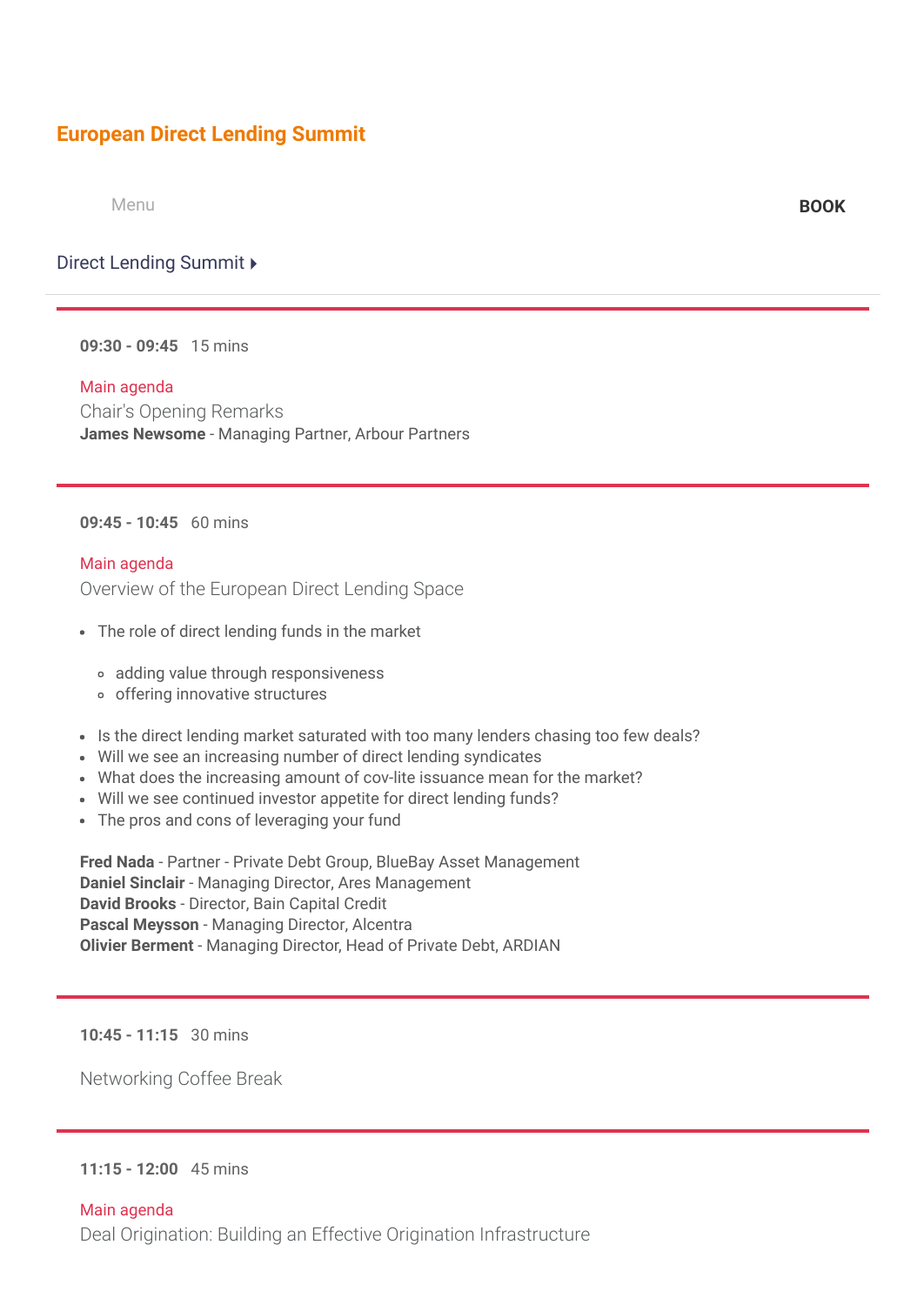- How to build a proprietary origination infrastructure
- How does deal origination differ from in sponsor led transactions from sponsorless ones?
- The importance of local networks
- How to be proactive in the origination process
- How to use relationships with banks to source deals

**Patrick Marshall** - Head of Private Debt & CLOs, Hermes Investment Management **Ignacio Diez** - Head of Direct Lending, Trea Asset Management **David Hirschmann** - Partner and Head of Private Credit, Permira Debt Managers **Stephan Caron** - Managing Director, Head of European Middle Market Private Debt, BlackRock **Jakob Lindquist** - Co-Managing Partner, CORDET Capital LLP

#### **12:00 - 12:45** 45 mins

#### Main agenda

How will Direct Lenders Manage a Wave of Restructurings?

- How does this credit cycle compare with previous ones?
- Has risk been correctly priced in recent deals?
- How will teams that haven't experienced a downturn manage in the event of a wave of restructurings?
- How will smaller leveraged companies be dealt with in the event of a downturn?

**Jim MacHale** - Partner, Clifford Chance **Paul Shea** - Managing Partner, Beechbrook Capital **Luis Mayans** - Head of Private Debt - Europe, CDPQ **Cecile Mayer-Levi** - Private Debt, Tikehau Investment Management Nicole Gates - Chief Credit Officer, Pemberton Asset Management

**12:45 - 14:00** 75 mins

Lunch

## **14:00 - 14:45** 45 mins

## Main agenda

New Structures & Innovative Products in the Direct Lending Market

- The range of structures and products offered by European direct lenders in today's market
	- senior
	- leveraged senior
	- unitranche
	- o PIK
	- mezzanine
- The increasing prevalence of US style structures across Europe
- What does the increase in cov-lite deals indicate about the Direct Lending market
- Will unitranche continue to be the preferred structure in European deals?
- What new products are direct lenders offering and under what terms?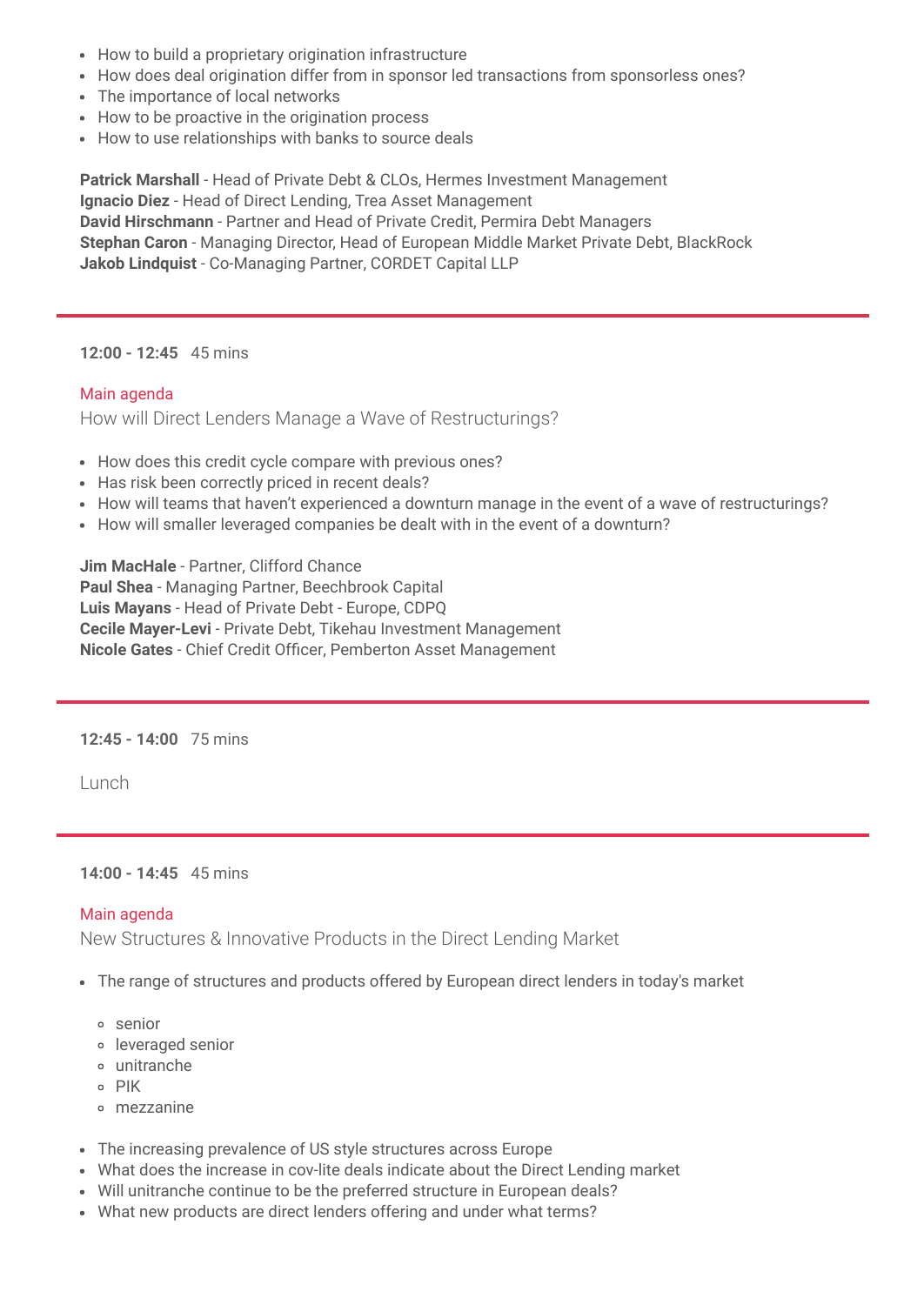**14:45 - 15:15** 30 mins

Networking Coffee Break

# **15:15 - 16:00** 45 mins

# Main agenda

Financing the Growth of SMEs & Lower Mid-Market Corporates

- Current financing options for lower mid-market deals
- What do borrowers look for from lenders?
	- speed
	- exibility
	- reduced dilution of equity
- Working with management teams to build the company
- Current approaches to equity participation
	- warrants
	- options
	- o kickers

**Simon Hirtzel** - General Partner and COO, Kreos Capital **Theo Dickens** - Managing Partner, Prefequity **David Wilmot** - Partner, Apera Capital **Diego Garcia de la Pena** - Head of Derivatives & Alternative Investments, Auriga Capital Investments

## **16:00 - 17:00** 60 mins

# Main agenda

Allocating to Direct Lending Funds: Return Expectations & Managing Risk

- Why invest in direct lending funds?
- How the market for investing in debt has developed
- What strategies make the wider private debt market?
- How does direct lending fit into a wider alternatives strategy?
- How is the investor profile developing as the asset class comes of age?

**James Newsome** - Managing Partner, Arbour Partners **Karim Flitti** - Partner, Credit Captial Partners **Dharmy Rai** - Associate, Private Markets, bfinance **Oliver Fochler** - CEO, Stone Mountain Capital